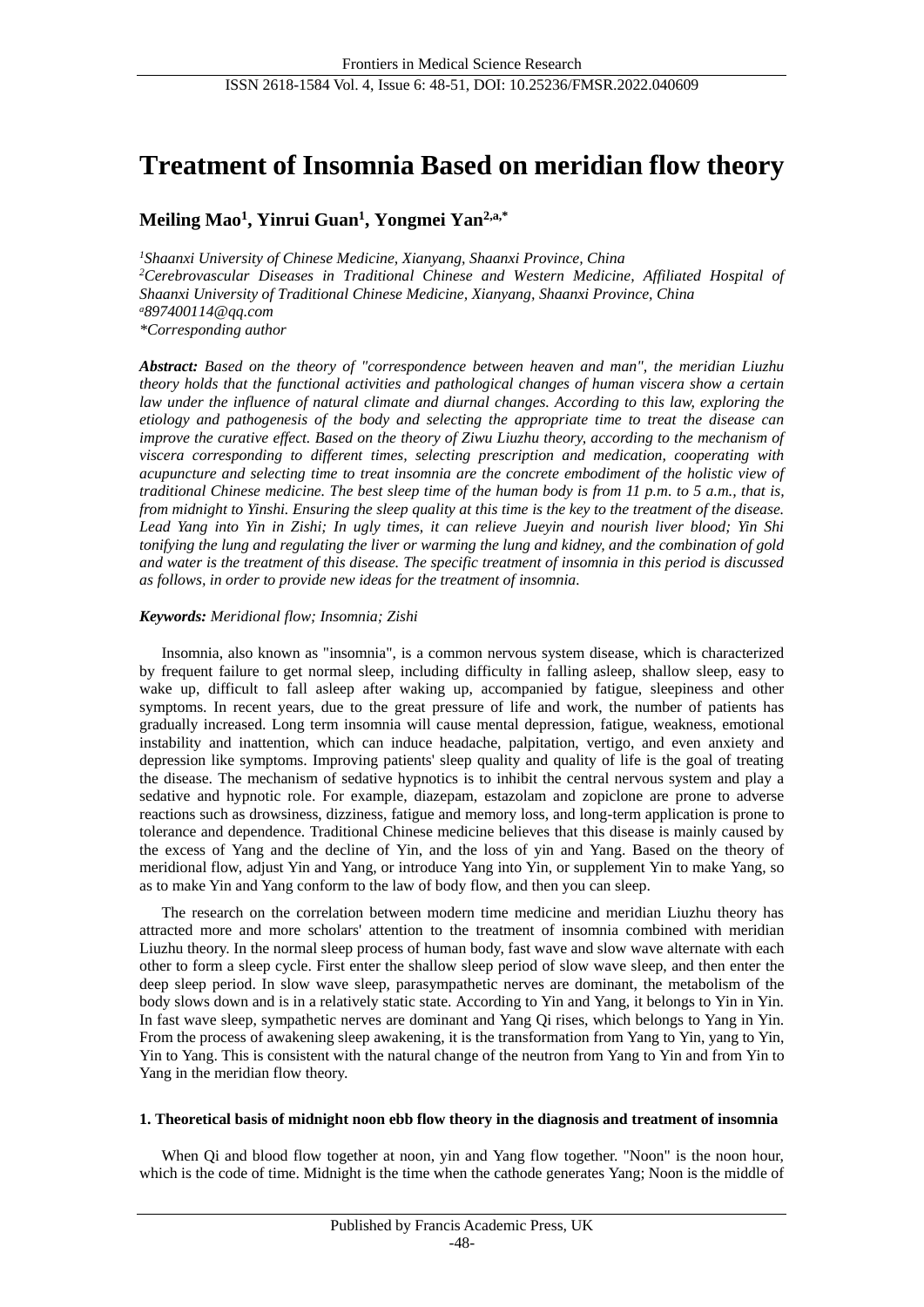## ISSN 2618-1584 Vol. 4, Issue 6: 48-51, DOI: 10.25236/FMSR.2022.040609

the day, when the anode generates Yin. "Flow" is the image of blood circulation [2]. With the passage of twelve hours, the human body's Qi and blood flow all over the body along the twelve meridians. The circulation rules are as follows: Zishi (23-1): foot Shaoyang gallbladder meridian, Chou Shi (1-3): foot Jueyin liver meridian, Yin Shi (3-5): hand Taiyin lung meridian, Mao Shi (5-7): hand Yangming large intestine meridian, Chen Shi (7-9): Foot Yangming stomach meridian, Si Shi (9-11): foot Taiyin spleen meridian, noon (11-13): hand Shaoyin heart meridian, Weishi (13-15): hand Taiyang small intestine meridian, Shenshi (15-17): foot Taiyang bladder meridian, Youshi (17-19): foot Shaoyin kidney meridian, Xushi (19-21): hand Jueyin pericardial meridian, Haishi (21-23): hand Shaoyang Sanjiao meridian [3]. According to the law of meridional flow and the difference between cold heat deficiency and excess of Zang Fu organs, combining time factors and space factors with the rhythm of human body, tonifying deficiency and reducing excess, and adjusting Yin and yang are the diagnosis and treatment methods with the characteristics of traditional Chinese medicine [4].

#### **2. Discussion on the theory of syndrome differentiation and treatment of insomnia by time**

#### *2.1 Treatment of childhood insomnia*

Zishi, also known as midnight, is the time when the gallbladder meridian is in season. At this time, the gallbladder meridian guides the decline of Yang Qi in the human body. The Yellow Emperor's Canon of internal medicine says: "when the sun enters, the Yang is exhausted and the Yin is affected by Qi, and all the people lie down; when the Yang is exhausted and the Yin is prosperous, the eyes close." Yin Qi is the most abundant in childhood. Yin governs tranquility, and tranquility leads to lying. At this time, Yang Qi grows. Sleeping helps to nourish Yang Qi. If the child does not fall asleep, the body will mobilize the Yang Qi of the whole body to fight against the Yin Qi. If the Yang does not enter the Yin, it is more difficult to fall asleep. Clinical symptoms are often accompanied by timidity, palpitation, dizziness, fatigue in the morning and so on. During treatment, we should reconcile Yin and Yang so that Yang enters Yin, then we can fall asleep. Chaihu jialongoyster decoction has the function of regulating Shaoyang axis, promoting smooth and transforming depression, and helping Yang enter Yin. It is widely used in clinic according to the addition and subtraction of concurrent symptoms [5]. Bupleurum is a meridian inducing drug for Shaoyang and Jueyin; Cassia twigs reconcile Yin and Yang, reduce reverse and flush, cooperate with the keel and oysters to absorb the floating Yang, calm the mind and calm the soul, and make the sleep safe. Studies have shown that this formula can inhibit the release of adrenocorticotropic hormone and corticosterone and regulate neurotransmitters (5-HT, NE, Da, etc.) to treat insomnia [6]. Dong Feng [7] randomly divided 128 patients with intractable insomnia into two groups. The control group was given diazepam and the observation group was given diazepam combined with Chaihu Guizhi and longbone oyster decoction. After two courses of treatment, it was found that the patients' sleep time was shortened and the sleep duration was prolonged. The total effective rate was 89.06%. Professor Zhang Yongchen [8] believes that the gallbladder meridian of foot Shaoyang is connected to the Qi street. Clinically, Fengchi, Wanggu and Tianzhu can be used to regulate the Qi street, relax the Qi and blood of the meridians, reconcile the Yin and Yang of the viscera, and treat insomnia. Li Zhen [9] and others believe that acupuncture combined with the law of time of day has better therapeutic effect. 84 patients with insomnia randomly divided into two groups are treated with routine acupuncture in the control group and meridian flow and branch taking method in the treatment group. If insomnia caused by difficulty in falling asleep at midnight can stab Xiaxi, the results show that the total effective rate of the control group is 71.43%, and the total effective rate of the treatment group is as high as 92.86%.

#### *2.2 Treatment of insomnia in ugly times*

Ugly time, also known as chicken crowing, is the time when the liver meridian is dominated. Jueyin is a node in the transformation of yin and Yang. Too little is done, Yin is done, and Yang is born. The pole of Yin is also the beginning of Yang. "Su Wen · generation of five internal organs" said: "when a person lies down, the blood belongs to the liver, and when a person moves, the blood flows through the classics." If the human body is still thinking and activities at that time, first, it will affect the drainage of liver meridian and lead to the failure of liver Yang; Second, dark consumption of liver yin and liver blood, insufficient liver blood, virtual heat disturbing the mind. Because the liver Yang does not rise and the liver blood is out of nourishment, the patients wake up at 1-3 a.m. after falling asleep, accompanied by cold and heat mixed syndromes such as belching, mental fatigue, dryness, upset, dry throat and cold legs. Wumei Pill is a double tonic for the body. In the prescription, Wumei and Angelica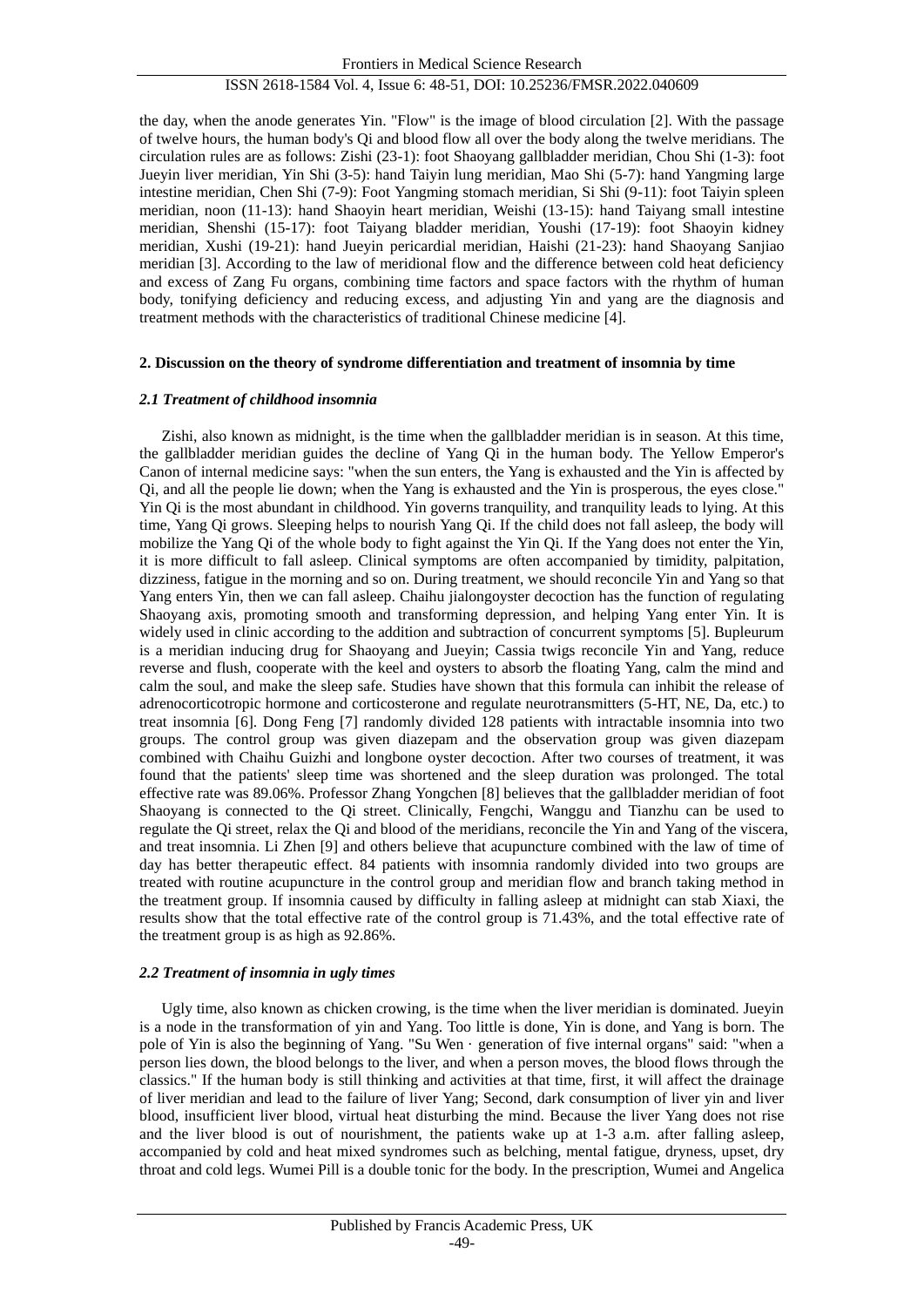# ISSN 2618-1584 Vol. 4, Issue 6: 48-51, DOI: 10.25236/FMSR.2022.040609

supplement the liver body, asarum, Sichuan pepper, Cinnamon Twig and aconite are warm and tonic the liver Yang, together with Coptis chinensis and Cortex Phellodendri to relieve liver fire and regulate Qi [10]. Professor Lin Xingdong [11] used Wumei Pill plus Aconitum, wild jujube kernel and Rhizoma Cyperi to treat a clinical patient who woke up at 2-3 a.m. and was difficult to fall asleep with dreaminess, anxiety and sore throat. His sleep time was prolonged and his symptoms such as dry throat and fatigue were improved. Professor Zhang Yanguo [12] believes that insomnia in ugly times is mostly caused by insufficient liver blood and poor Qi mechanism, and the cold phenomenon is not obvious. The effective rate of self-made Shugan sedative powder in the treatment of 30 clinical patients was 96.6%, which was higher than 86.6% in the control group (estazolam group). The prescription takes Bupleurum as the king to soothe the liver and relieve depression, and is combined with white peony, Angelica sinensis and red peony to nourish blood and activate blood circulation, jujube kernel and Polygala tenuifolia to nourish the heart, benefit the liver and calm the mind, and the night Lily and Albizzia bark to relieve depression and calm the mind. All drugs are used together to play the function of tonifying blood, softening the liver, relieving depression and calming the mind. Yan Yufen [13] used the method of noon flowing and receiving Zi to acupuncture. At the unitary time, he drained Yanglingquan, replenished Fuliu and Taixi, strengthened water to make fire, nourished water and contain wood, and treated a patient with ugly insomnia with remarkable effect.

#### *2.3 Treatment of Yinshi insomnia*

Yinshi, also known as Pingdan, is the lung meridian when it is in season, which is the alternation of night and day. "Lingshu Benshen" said: "the lung stores Qi and the Qi gives up the soul; the liver stores blood and the blood gives up the soul." Physiologically, the liver rises and the lung falls, coordinating the rise and fall of human Qi and blood. When the ugly is the liver and Yin is the lung, the liver loses its reach, the Qi and blood cannot flow on time, the lung qi is deficient, the lung and soul are not kept, there is no way to control the liver and soul, and the restlessness of the soul leads to insomnia in Yin. Clinical symptoms include daytime fatigue, fatigue, depression, dry cough, less phlegm, irritability and so on. Treatment is to tonify the lung, regulate the liver and calm the mind. Professor Wang Zhonglin [14] prepared Bufei tiaogan Decoction (Astragalus membranaceus, Codonopsis pilosula, radix rehmanniae, mulberry bark, aster, Schisandra chinensis, Radix Paeoniae Alba, Tribulus terrestris and Prunella vulgaris) to treat Yinshi insomnia. Astragalus membranaceus, Codonopsis pilosula and Schisandra chinensis are used together to supplement and astringe, and strengthen lung qi; The ripe earth nourishes the kidney yin and makes the golden water grow with each other; Aster moistening lung and relieving cough, mulberry bark clearing lung and resolving phlegm, and promoting lung relaxation and descending; White peony and Tribulus terrestris nourish the liver and relieve depression. The combination of various drugs was used to treat 30 insomnia patients in the treatment group. It was found that the prescription was better than the control group in improving the early awakening of patients, and had better clinical applicability. Professor Wang Xiaoyan [15] believes that the failure of lung qi and kidney qi in Yin can lead to premature rise of Yang Qi and insomnia. Bawei pill (dodder, epimedium, medlar, Rhizoma Drynariae, Poria cocos, Atractylodes macrocephala, Amomum villosum and Cortex Phellodendri) was used to treat a patient with early awakening, poor sleep, dizziness, slippery fur and sinking pulse, and its clinical manifestations were significantly improved compared with the previous ones.

#### **3. Summary**

Modern people generally fall asleep from 9 pm to 11 pm, and those who haven't fallen asleep in Zifeng are mostly Yang but not Yin; Those who are easy to wake up in ugly times are often complicated by cold and heat due to stagnation of liver qi, failure of liver Yang and dark consumption of liver blood; Those who wake up early in the morning may suffer from stagnation of liver qi, wood fire and gold, and there is no place for lung deficiency and soul; Or due to the deficiency of lung and kidney, the kidney does not accept Qi, and the deficiency of Yang is more and more outside. Based on the change of time and the circulation of Qi and blood and the opening and closing of Zang Fu organs, the meridian flow injection method regulates the Yin and Yang of human Qi and blood according to this law, which can treat a variety of diseases, and the clinical research also proves that the curative effect of the meridian flow injection acupuncture method is better than that of ordinary acupuncture. However, it also has its shortcomings. Because it is limited by time and does not pay too much attention to the difference of individual physique, most of the cases that are effective with traditional Chinese medicine are cases and have not been supported by evidence-based medicine. This requires us to more seriously